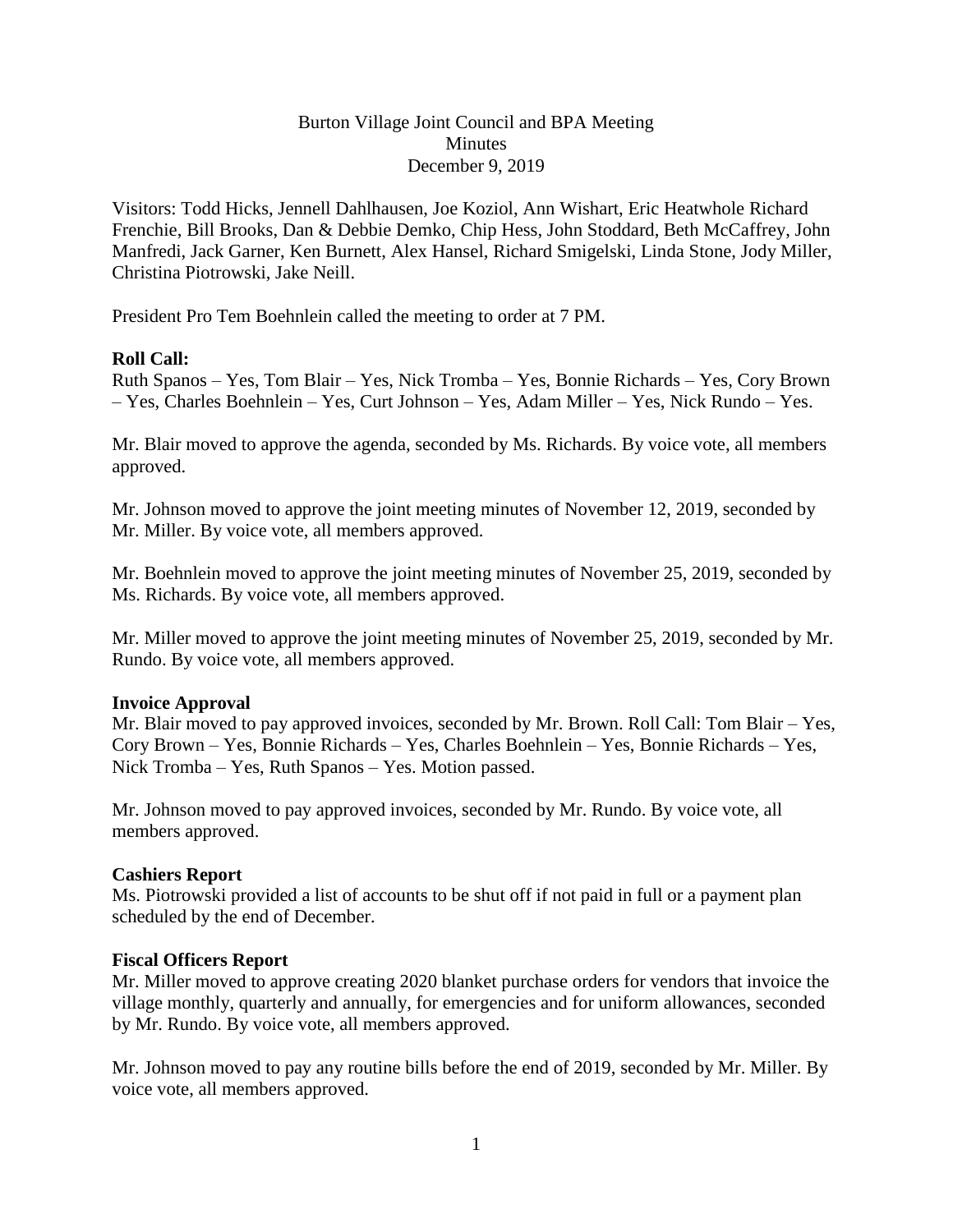Mr. Miller moved to approve the 2020 meeting schedule, seconded by Mr. Rundo. By voice vote, all members approved.

Mr. Boehnlein moved to approve the 2020 meeting schedule, seconded by Mr. Brown. By voice vote, all members approved.

Ms. Dahlhausen provided water and sewer rates and the water tap in rate with a 3% increase to BPA. They would like to proceed with the rate increase, as the BPA Rules and Regulations allows.

#### **Solicitors Report:**

Mr. Hicks had nothing to report.

### **Engineers Report:**

Mr. Hess provided a quote from SME for 8 core samples of Goodwin Ave. Ms. Richards moved to hire SME for core testing in the amount of \$7,500, seconded by Mr. Boehnlein. Roll Call: Bonnie Richards – Yes, Charles Boehnlein – Yes, Nick Tromba – Yes, Cory Brown – Yes, Tom Blair – Yes, Ruth Spanos – Yes. Motion passed.

#### **Operators Report**

Mr. Neill stated the progress of the WWTP is going well and presented two change orders, 002 & 003. Change order 002 is for extra money that was transferred to the Engineering Fund for SME testing that was unused in the amount of \$26,540.36, that will be put back into the general loan. Change order 003 is for an additional water line that needed installed and electrical work in the amount of \$25,651.90.

Mr. Johnson moved to recommend the approval of change order 002 to Council, seconded by Mr. Rundo. Roll Call: Curt Johnson – Yes, Nick Rundo – Yes, Adam Miller – Yes. Motion passed.

Mr. Miller moved to recommend the approval of change order 003 to Council, seconded by Mr. Johnson. Roll Call: Adam Miller – Yes, Curt Johnson – Yes, Nick Rundo – Yes. Motion passed.

Mr. Blair moved to approve change order 002, seconded by Ms. Richards. Roll Call: Tom Blair – Yes, Charles Boehnlein – Yes, Nick Tromba – Yes, Bonnie Richards – Yes, Cory Brown – Yes, Ruth Spanos – Yes. Motion passed.

Mr. Boehnlein moved to approve change order 003, seconded by. Roll Call: Tom Blair – Yes, Charles Boehnlein – Yes, Nick Tromba – Yes, Bonnie Richards – Yes, Cory Brown – Yes, Ruth Spanos – Yes. Motion passed.

### **Ordinances and Resolutions**

Mr. Boehnlein placed Resolution 2019-38, declaring the necessity pursuant to ORC 727.12 and ORC 727.14 for providing for the payment of street lighting in the Village of Burton by special assessment of all parcels benefitted, determining to proceed with the assessment, levying the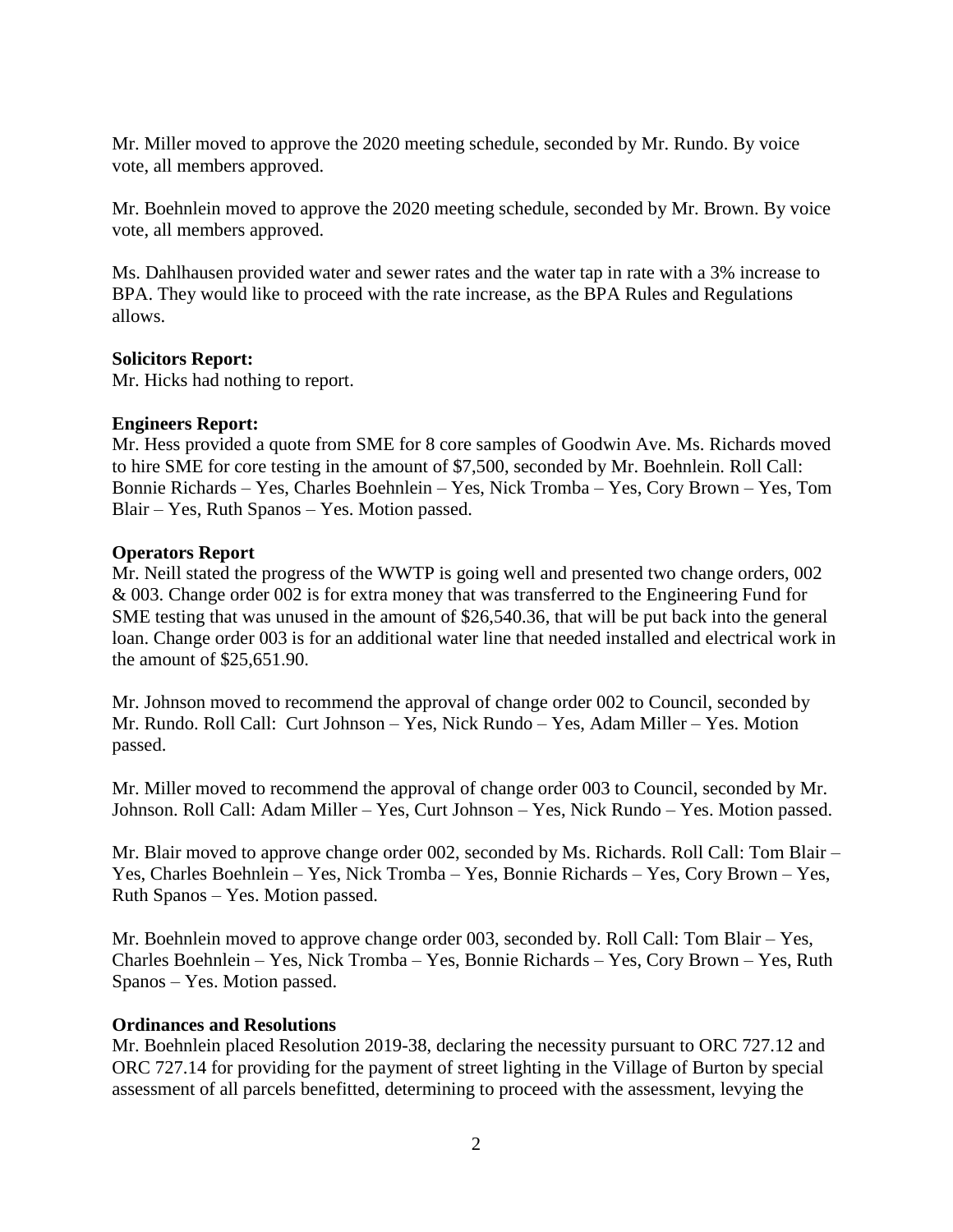assessment for said purpose and declaring an emergency, on first reading. Mr. Boehnlein moved to waive further readings, seconded by Mr. Blair. Roll Call: Charles Boehnlein – Yes, Tom Blair – Yes, Nick Tromba – Yes, Bonnie Richards – Yes, Cory Brown – Yes, Ruth Spanos – Yes. Motion passed.

Mr. Boehnlein moved to adopt, seconded by Mr. Blair. Roll Call: Charles Boehnlein – Yes, Tom Blair – Yes, Nick Tromba – Yes, Bonnie Richards – Yes, Cory Brown – Yes, Ruth Spanos – Yes. Motion passed.

Mr. Boehnlein placed Resolution 2019-39, a joint resolution of the Village Council and the Board of Trustees of Public Affairs authorizing the Mayor to enter into an annexation agreement with Deborah D. Demko, Trustee, Paul D. Demko, Jr. Trustee, and Burton Township and declaring an emergency, on first reading. Mr. Boehnlein moved to waive further readings, seconded by Mr. Tromba. Roll Call: Charles Boehnlein – Yes, Nick Tromba – Yes, Tom Blair – Yes, Nick Tromba – Yes, Bonnie Richards – Yes, Cory Brown – Yes, Ruth Spanos – Yes. Motion passed.

Mr. Boehnlein moved to adopt, seconded by Mr. Tromba. Roll Call: Charles Boehnlein – Yes, Nick Tromba – Yes, Tom Blair – Yes, Bonnie Richards – Yes, Cory Brown – Yes, Ruth Spanos – Yes. Motion passed.

Mr. Boehnlein placed Resolution 2019-40, a joint resolution of the Village Council and the Board of Trustees of Public Affairs authorizing the Mayor to enter into a memorandum of understanding with Kent State University and the Board of Education of the Berkshire Local School District, Geauga County, Ohio and declaring an emergency, on first reading. Mr. Boehnlein moved to waive further readings, seconded by Mr. Brown. Roll Call: Charles Boehnlein – Yes, Cory Brown – Yes, Tom Blair – Yes, Bonnie Richards – Yes, Nick Tromba – Yes, Ruth Spanos – Yes. Motion passed.

Mr. Boehnlein moved to adopt, seconded by Ms. Richards. Roll Call: Charles Boehnlein – Yes, Bonnie Richards – Yes, Tom Blair – Yes, Nick Tromba – Yes, Cory Brown – Yes, Ruth Spanos – Yes. Motion passed.

Mr. Johnson questioned the tap in fees and requiring a separate fee for each meter at the Demko property, Hillside Village. This was previously required of all multiple unit homes and businesses in the village, and he feels is only fair to require for Hillside Village. Mr. Hicks explained the tap in fee only is mentioned in the annexation agreement so the details for the meters can be determined at a later date. Ms. Dahlhausen stated there is a requirement in the BPA Rules and Regulations that requires a separate meter on each unit.

Mr. Johnson moved to waive further readings on Resolution 2019-39, a joint resolution of the Village Council and the Board of Trustees of Public Affairs authorizing the Mayor to enter into an annexation agreement with Deborah D. Demko, Trustee, Paul D. Demko, Jr. Trustee, and Burton Township and declaring an emergency, seconded by Mr. Miller. Roll Call: Curt Johnson – Yes, Adam Miller – Yes, Nick Rundo – Yes. Motion passed.